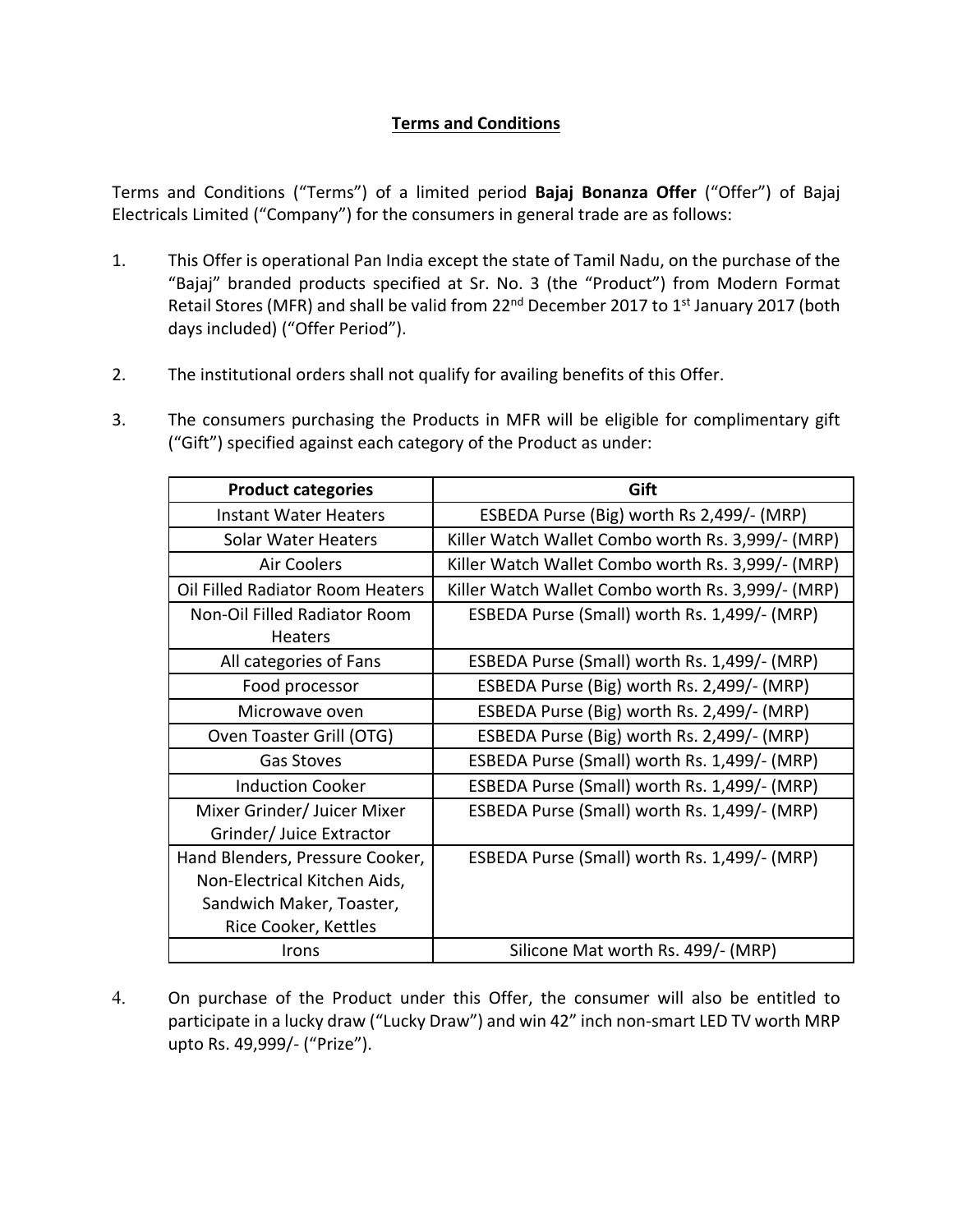- 5. The Company has authorized 'Premier Sales Promotions Private Limited' ("Agency") to manage the operations of the Lucky Draw. The Lucky Draw will be governed by these Terms and the terms specified on the microsite of the Agency www.bajajelectricals.bigcityexperience.com.
- 6. Process and criteria for participation in a Lucky Draw:
	- a. On purchase of the Product under this Offer, the consumer will get the voucher with a Lucky Draw participation code.
	- b. The consumer participating in the Lucky Draw ("Participant"), will be required to send a SMS as <Bajaj> <space> <voucher code> to +919902391200, within two (2) days from the date of purchase of the Product under this Offer, in response to which the Participant will receive a SMS for confirmation of the participation.
	- c. The directors, employees, dealers, distributors, agents, vendors, representatives, business associates of the Company and/or the Agency and/or their family members and/or anyone else connected in any manner with this Offer, shall not be eligible to participate in the Lucky Draw.
	- d. The participation in Lucky Draw will be valid for multiple purchase invoices and voucher codes received by the same consumer during Offer Period.
	- e. The winners of Lucky Draw will have to bear all taxes and/or incidental costs (if any) that may be applicable to the Prize.
	- f. For any queries pertaining to the Lucky Draw, the winners are required to write to the Agency at bonanza@bigcity.in or call the Agency on 080‐40554885 from Monday‐ Friday between 10:30 a.m. to 5:30 p.m., excluding public and bank holidays.
- 7. Ten (10) winners of the Lucky Draw will be selected and the Agency will notify the winners on their respective mobile numbers and email IDs.
- 8. On receipt of the communication as stated in Sr. No. 7, the winners shall be required to provide their proof of identity, proof of address, copy of invoice and any other document as may be required by the Agency along with a Demand Draft/Pay Order from the Nationalised Bank for the amount of the tax due and payable in respect of the Prize, drawn in favour of the Agency, within five (5) days from the date thereof at the address mentioned in the said communication. The Agency will be responsible to issue necessary forms/ certificates in accordance with the Income Tax Act, to the winner for claiming the credit of the tax in respect of the said Prize.
- 9. On receipt of the documents as specified in Sr. No. 8, the same will be scrutinized by the Agency. On determining the authenticity of the documents, the Agency shall communicate to the winner about the process of collecting the Prize on respective mobile numbers and/or email IDs. The winner should collect the Prize within fifteen (15) days from the date of such communication by the Agency or before the date specified in such communication in respect thereof.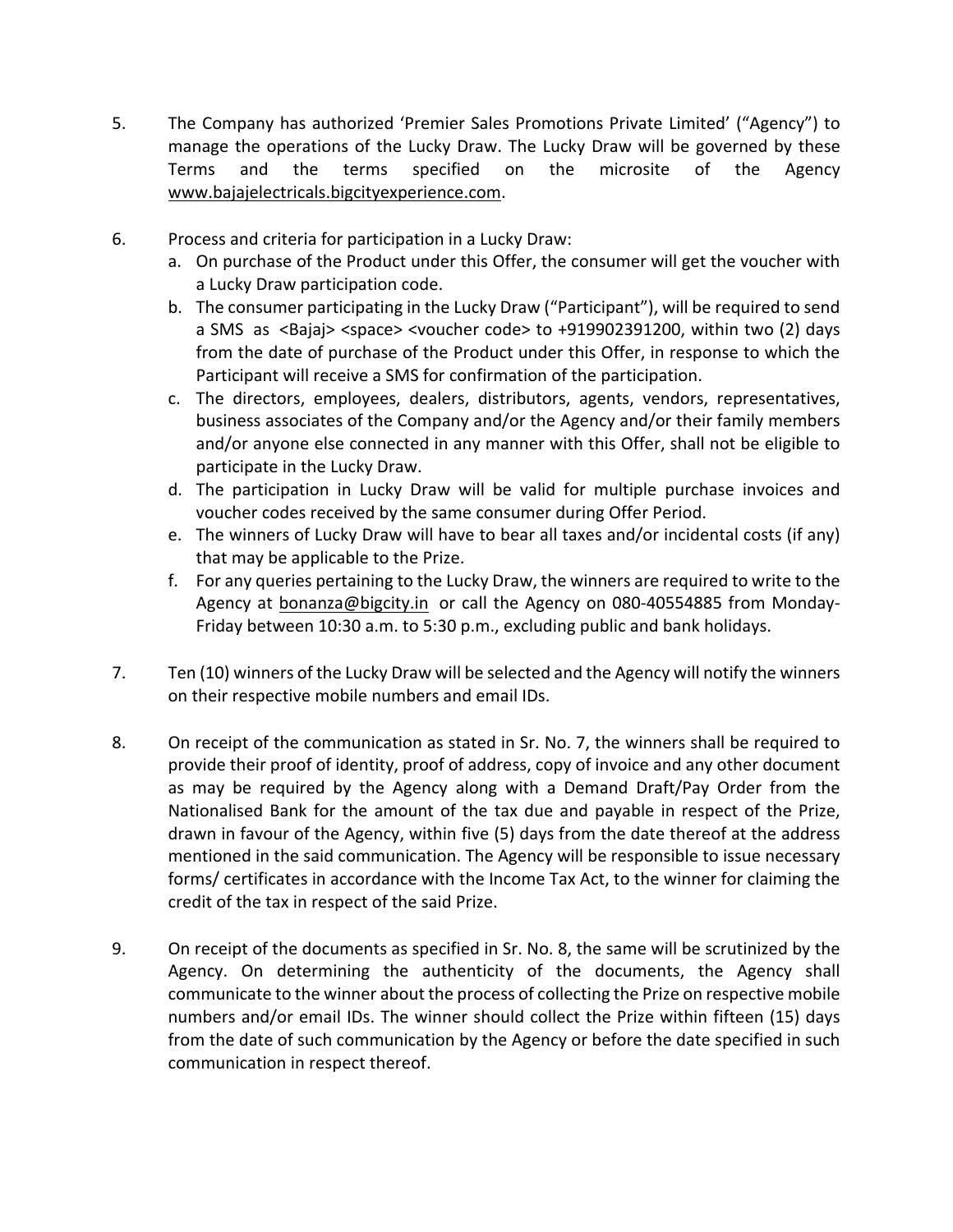- 10. If the winner cannot be contacted and/or fails to comply with the requirements at Sr. No. 8 and 9 and/or does not provide a Demand Draft / Pay Order from the Nationalised Bank for the amount of the tax due and payable in respect of the Prize and/or declines/fails to take delivery of the Prize, then he/she shall deemed to have waived the claim to the Prize and upon which, without any further notice, the Prize will be forfeited.
- 11. The Gift/ Prize offered shall not be exchanged for cash, credit note or in any other kind.
- 12. The Gift/ Prize offered are subject to stock availability and the Company reservesthe right to substitute the Gift/ Prize under this Offer with an alternate gift/ prize of equivalent value at its own discretion.
- 13. The images of Gift/ Prize shown in the Offer document are only for representation purpose and the actual design/colour of the same may vary.
- 14. Availing the benefit under this Offer is purely voluntary and optional for the consumer. However, by participating to avail benefit of this Offer, the consumer will deemed to have accepted the Terms.
- 15. The benefits under this Offer cannot be availed along with any other offer/ scheme by the Company in respect of the Products.
- 16. The benefit under this Offer is non-transferrable, non-refundable and no physical cash payment will be made in lieu thereof.
- 17. The consumer participating in this Offer for availing the benefit, would deemed to have been waived the 'Do not Disturb' status ("DND").
- 18. The Company/ Agency does not accept any responsibility for any damage, loss, injury or disappointment of any kind suffered by the consumers by availing the Offer.
- 19. The Company shall not be responsible for any tax implications that may arise for the consumer from the Offer.
- 20. The Company will not be responsible for any quality issues in respect of the Gift/ Prize. The Gift/ Prize is offered on "AS IS" basis and WITHOUT WARRANTY OF ANY KIND, either express or implied, including but without limitation, the warranties of merchantability or fitness for a particular purpose i.e. the Gift/ Prize is not supported with any warranty from the Company and/or Esbeda (Intouch Leather House India Private Limited) and/or Killer (Kewal Kiran Clothing Limited) and/or any other entity/ person.
- 21. The Company/ Agency will not be liable for any loss or damage due to act of God, Governmental actions and/or other force majeure circumstances, and will not be liable to pay any amount as compensation or otherwise for any such loss.